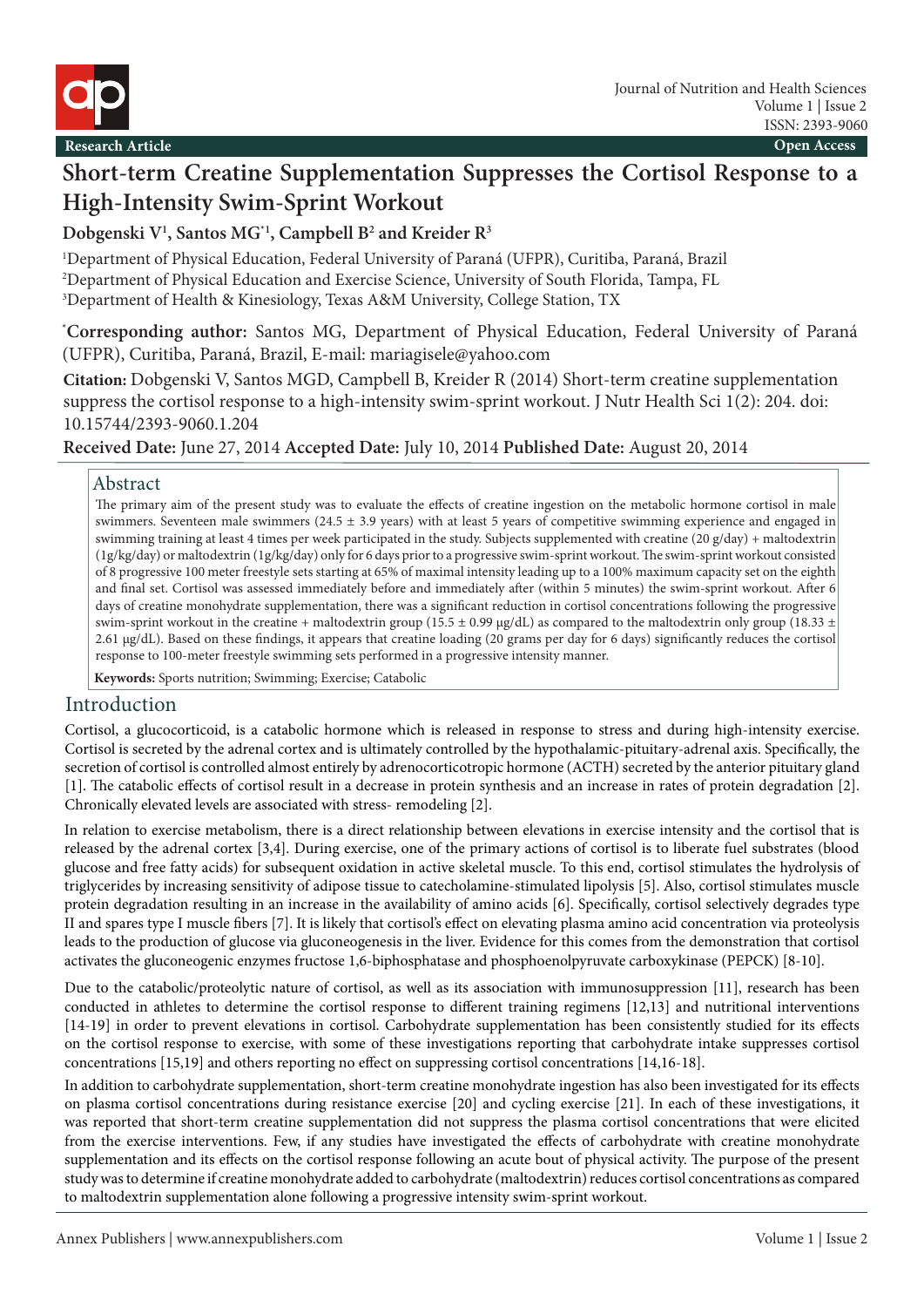# Methods

#### Participants

Seventeen swimming athletes volunteered to take part in this study. The participants were swimming athletes (competitors under master or professional levels) from various swimming centers in the city of Curitiba/Pr-Brazil as well as swimming athletes not associated with swimming centers. The participants performed their swim training for a period of at least five years and were currently attempting to improve swim speed with a training frequency of at least four days per week. All participants were informed about the procedure and purposes before enrolling in the study and signed an informed consent document that was approved by the Ethical Committee from Federal University of Parana, Brazil.

#### Experimental Design

A randomized, double blinded design was implemented in this study. Participants were required to attend the MobiDick Sport Center three times over a three-week period. During the first visit, the best time that the participant achieved on a 100-meter freestyle swim was recorded and used to set the intensity for the following two exercise sessions. During the next two visits, the participants performed a progressive intensity swim-sprint protocol (see exercise protocol below) in which blood was collected (refer to blood sampling and analysis below) one hour prior to the workout and immediately after the swim-sprint protocol. The first of these visits was conducted without supplementation (T1), and the last testing session (T2) was performed after the participants ingested creatine plus maltodextrin or maltodextrin alone for six days prior to the workout.

#### Supplementation

Participants were divided into two groups: the creatine monohydrate group (CREATINE; n = 9) was supplemented with 20g/ day of creatine monohydrate and 1g/kg of bodyweight per day of maltodextrin. The control group (CONTROL; n = 8) was only supplemented with 1g/kg of bodyweight per day of maltodextrin. Participants ingested the sports supplements for six days prior to the progressive swim protocol. Supplements were weighed with a precision scale and portions were kept into individual bags for daily use. Participants ingested the supplements in four equal doses throughout the day, with one of the doses taken 40 minutes prior to the swim-sprint protocol on the day of testing. The creatine (Option Corporation®) and maltodextrin (Probiotica®) were acquired from local sports supplement retail shops in Curitiba-PR.

#### Exercise Protocol

Data collection was carried out at MobiDick Sport Center located in Curitiba-PR, in swimming pools of 25 meters. Eight consecutive 100-meter freestyle sets were performed in a progressive intensity format in the following manner [22].

- 3 sets at 65% of the best 100 meter time with 3 minutes of rest after each set
- 2 sets at 75% of the best 100 meter time with 4 minutes of rest after each set
- 1 set at 85% of the best 100 meter time with 6 minutes of rest after this set
- 1 set at 95% of the best 100 meter time with 20 minutes of rest after each set
- 1 set at maximum intensity (100% effort)

Percentages of effort were established according to the best times recorded for each athlete, which were obtained during an initial visit to the MobiDick Sport Center.

#### Blood Sampling and Analysis

All biochemical analyses were completed at the Service of Clinical Analyses from the Federal University Hospital of Parana (SAC/ UFPR). Blood samples were obtained through venous collection (needle and syringe) in the antecubital vein of each athlete at two different time points: at rest one hour before the beginning of the progressive swim-sprint protocol and immediately after (within 5 minutes) the swim-sprint protocol. Collected blood was assayed for cortisol, insulin, and blood glucose. Each sample of blood was separated in two tubes: one containing fluoride (4ml) for glucose determination and the other (8ml) containing a gel sifter for the analysis of insulin and cortisol. The concentration of circulating glucose was accomplished via the Glucose Hexokinase II method through the Glucose Hexokinase II Kit and ADVIA 1650 reagents (Bayer). Insulin levels were determined by immunoassay and immunometric assay methods on an Immulite 2000 automated analyzer.

#### Dietary Intake

During the week of the experiment, participants were required to complete a dietary record for three non-consecutive days. Only one of the days could be on a weekend. Participants were instructed to record all food and beverages ingested (including preparation and quantity) as well as the time and place in which the food was ingested. In addition, participants were instructed to avoid foods containing caffeine during the week of the experiment due to the concerns that caffeine may suppress the effects of creatine [23].

#### Statistical Analysis

The Shapiro-Wilk test of normality was applied and since the normal condition was not achieved, dependent variables were analyzed by the Wilcoxon non-parametric test. The Mann-Whitney test was used to verify significant differences between the different groups. The level of statistical significance was set at p < 0.05. Data was analyzed by SPSS 13.0 software for Windows.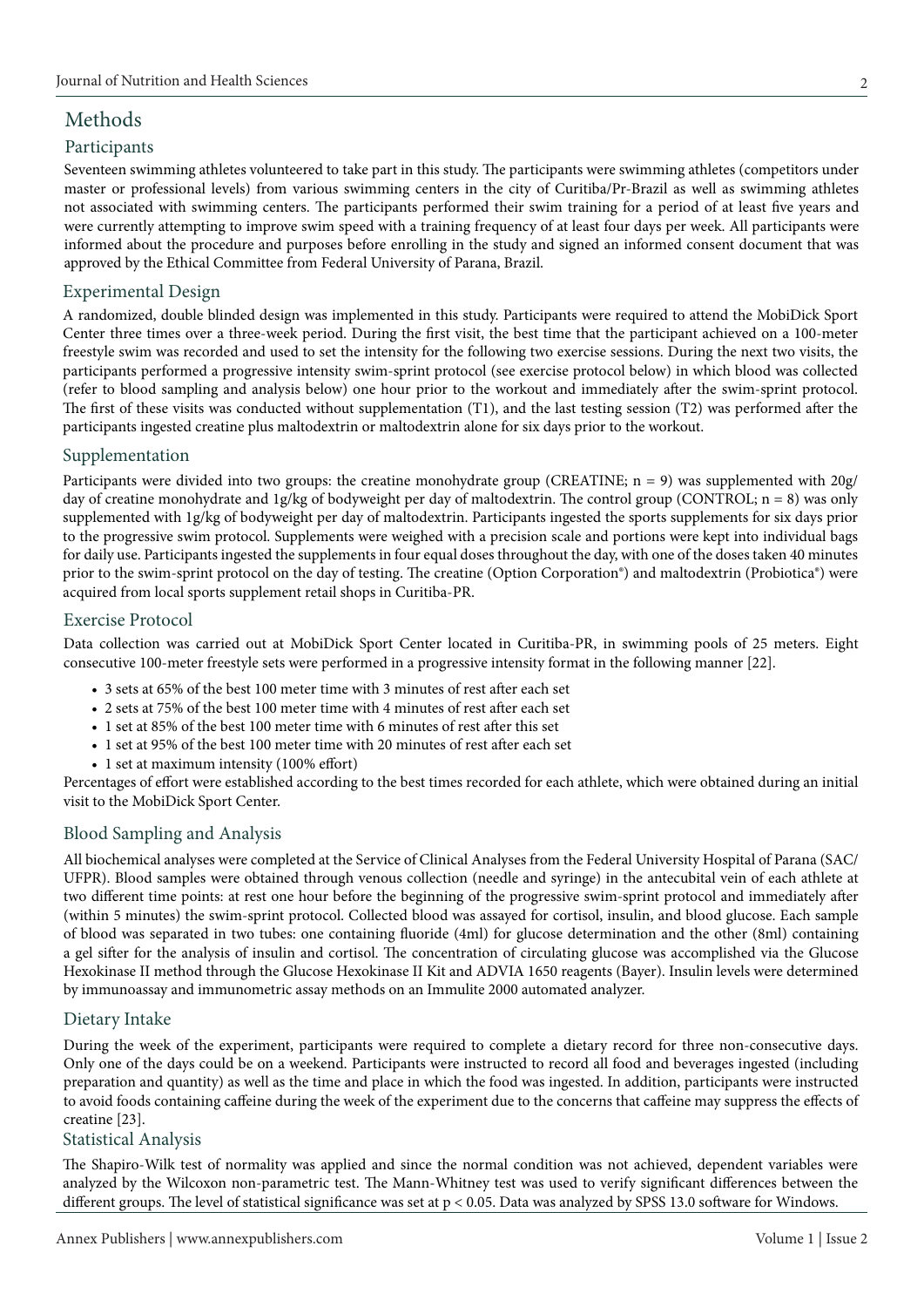# Results

## Cortisol

Cortisol concentrations were significantly decreased (p < 0.05) in the creatine + maltodextrin group after the swim-sprint protocol as compared to resting values. In addition, the creatine + maltodextrin group realized significantly lower ( $p < 0.05$ ) cortisol concentrations following the swim-sprint protocol as compared to the maltodextrin group. Table 1 provides the raw data for cortisol concentrations under both the supplementation and non-supplementation testing sessions.

|                      | <b>CREATINE GROUP</b> |                     | <b>CONTROL GROUP</b> |                  |
|----------------------|-----------------------|---------------------|----------------------|------------------|
|                      | <b>PRE</b>            | <b>POST</b>         | <b>PRE</b>           | <b>POST</b>      |
| <b>CORTISOL REST</b> | $18,83 \pm 1,78$      | $19,45 \pm 4,00$    | $17,97 \pm 0.94$     | **19,70 ± 1,91   |
| <b>CORTISOL END</b>  | $17,75 \pm 2,13$      | *# $15,50 \pm 0,99$ | $17,17 \pm 1,21$     | $18,33 \pm 2,61$ |

**Table 1:**  $P \le 0.05$  ( $*$ - pre and post the same group,  $#$  - between groups).

#### Blood Glucose and Insulin

In relation to blood glucose, a significant difference was observed between groups at rest after supplementation, with the creatine + maltodextrin group experiencing a significantly lower (p < 0.05) blood glucose level as compared to the maltodextrin only group. After the swim-sprint protocol, blood glucose levels were lower in the creatine + maltodextrin group as compared to the maltodextrin only group, but this difference did not reach statistical significance ( $p = 0.06$ ).

Regarding insulin, a significant difference was observed between groups after the swim-sprint protocol, with the creatine + maltodextrin group experiencing a significantly higher ( $p < 0.05$ ) insulin concentration as compared to the maltodextrin only group. Table 2 provides the raw data for blood glucose and insulin concentrations under both the supplementation and nonsupplementation testing sessions.

|                     | <b>CREATINE GROUP</b> |                          | <b>CONTROL GROUP</b> |                    |
|---------------------|-----------------------|--------------------------|----------------------|--------------------|
|                     | <b>PRE</b>            | <b>POST</b>              | <b>PRE</b>           | <b>POST</b>        |
| <b>INSULIN REST</b> | $21,57 \pm 23,87$     | $14,12 \pm 10,70$        | $21,63 \pm 23,81$    | $21,51 \pm 23,92$  |
| <b>INSULINA END</b> | $11,02 \pm 1,36$      | *# $15,78 \pm 3,53$      | $11,04 \pm 1,33$     | $10,10 \pm 1,39$   |
| <b>GLYCEMY REST</b> | $90,33 \pm 4,03$      | *# $80,67 \pm 9,05$      | $89,00 \pm 1,55$     | $91,67 \pm 5,09$   |
| <b>GLICEMIA END</b> | $110,50 \pm 17,51$    | $\uparrow$ 99,33 ± 12,44 | $104,67 \pm 12,40$   | $116,33 \pm 19,44$ |

Table 2:  $P \le 0.05$  ( $*$ - pre and post the same group,  $#$  - between grops).

## Discussion

Cortisol exerts its catabolic activity by inducing lipolysis and proteolysis. Elevated cortisol activity also stimulates hepatic gluconeogenesis and increases systemic blood glucose concentrations. Because it is typically known as a stress hormone, cortisol levels are elevated progressively with increases in exercise intensity [24]. There is strong evidence that carbohydrate consumption during exercise may attenuate the increase in cortical concentrations and its associated immunosuppression [25]. However, this observation has been reported primarily in endurance-type exercise trials [15,26,27].

In the present investigation, carbohydrate ingestion (in the form of maltodextrin) given 40 minutes before high intensity progressive swim exercise had no effect on the suppression of cortisol. Based on these findings, it may be hypothesized that carbohydrate supplementation may be beneficial in reducing the cortisol response to prolonged endurance exercise, but not short term, high intensity exercise.

However, a typical loading dose of creatine (20 grams per day for 6 days) prior to the high intensity progressive swim exercise significantly reduced cortisol elevations in comparison to maltodextrin ingestion alone. These results should not be interpreted in such a way that would minimize the importance of carbohydrate ingestion prior to exercise. Conversely, carbohydrate ingestion is essential for maintaining blood glucose levels during endurance exercise, for providing blood glucose as fuel for the central nervous system during endurance and repeated high-intensity exercise, and to offset the reductions in skeletal muscle and liver glycogen that are associated with exercise.

## Conclusion

This investigation in trained swimmers demonstrates that short-term creatine supplementation can suppress the exercise induced cortisol response during high-intensity swim sprinting. This finding may be beneficial for athletes undergoing intense training and may help prevent overtraining syndrome and assist the athlete in a more rapid recovery post-exercise. In the same way that carbohydrate supplements are used to prevent catabolism in long distance events, this study proposes that creatine supplementation may suppress the catabolic activities of cortisol during short duration, high intensity exercise.